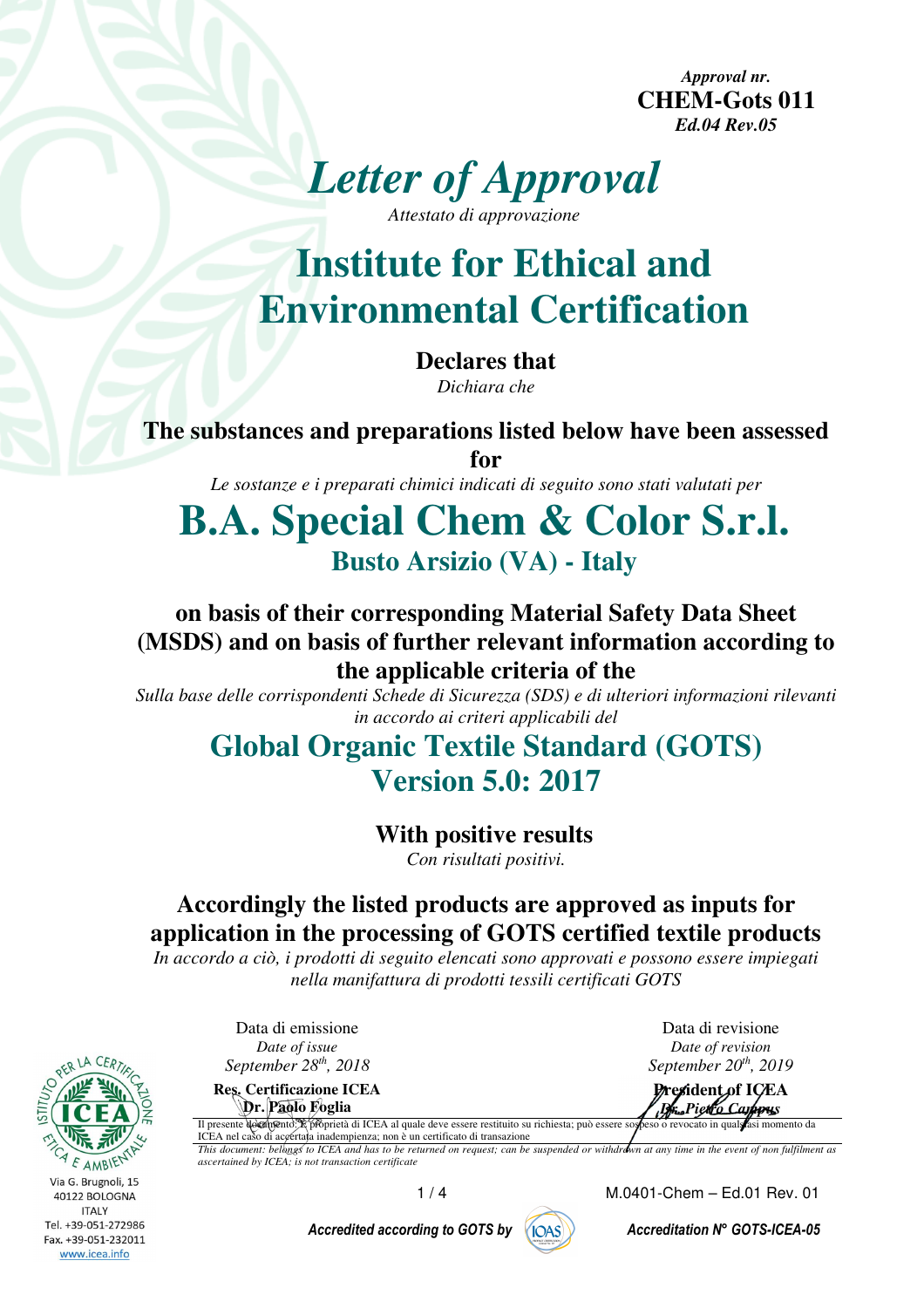*Approval nr.*  **CHEM-Gots 011**  *Ed.04 Rev.05* 

#### **ANNEX**

#### **Approved chemical substances and preparations for production and ennobling of organic textile products according with the requirements of Global Organic Textile Standard (GOTS) – 5.0: 2017**

| Ausiliari tessili - Textile auxiliaries |                                 |                                 |                     |                        |                            |
|-----------------------------------------|---------------------------------|---------------------------------|---------------------|------------------------|----------------------------|
| Commercial name                         | <b>Type/Utilisation</b><br>וזזן | <b>Type/Utilisation</b><br>[EN] | Date of<br>approval | Date of<br><b>MSDS</b> | Comments /<br>restrictions |
| <b>BIACHEL C lig.</b>                   | Sequestrante                    | Sequestring agent               | $21$ -mag-18        | gen-18                 |                            |
| <b>BIACID FC</b>                        | Agente di<br>neutralizzazione   | Neutralisation agent            | 15-set-17           | giu-16                 |                            |
| <b>BIAFIX CCF/V</b>                     | Fissatore                       | Fixing agent                    | 9-gen-19            | nov-18                 |                            |
| <b>BIALEVEL DW lig.</b>                 | Disperdente                     | Dispersing agent                | 21-mag-18           | ago-17                 |                            |
| <b>BIALEVEL PAC 35</b>                  | Uqualizzante                    | Levelling agent                 | 23-mag-17           | apr-17                 |                            |
| <b>BIALEVEL RN/M</b>                    | Livellante                      | Levelling agent                 | 26-feb-19           | $dic-18$               |                            |
| <b>BIASOFT HD conc</b>                  | Agente di finissaggio           | Finishing agent                 | 26-feb-19           | $nov-18$               |                            |
| <b>BIASOFT RCB-M NEW</b>                | Ammorbidente                    | Softener                        | 15-set-17           | giu-17                 |                            |
| <b>BIASOL IN</b>                        | Imbibente                       | Wetting agent                   | $21$ -mag-18        | $mag-18$               |                            |
| <b>BIASOL KE NEW</b>                    | Disaerante                      | Deaerating agent                | 02-lug-19           | mar-19                 |                            |
| <b>BIASTAB CP</b>                       | Ausiliario per il<br>candeggio  | Bleaching auxiliary             | 26-feb-19           | gen-19                 |                            |
| <b>BIATERG PA</b>                       | Agente saponante                | Soaping agent                   | 21-mag-18           | $dic-16$               |                            |
| <b>BIATERG PA/S liq.</b>                | Agente saponante                | Soaping agent                   | 21-mag-18           | $dic-16$               |                            |
| <b>BIATERG PK</b>                       | Agente di lavaggio              | Washing-off agent               | 26-feb-19           | $dic-18$               |                            |
| <b>BIATERG RWS</b>                      | Agente saponante                | Soaping agent                   | 26-feb-19           | feb-19                 |                            |
| <b>BIATERG SZ/L</b>                     | Agente saponante                | Soaping agent                   | 30-ago-18           | $giu-18$               |                            |

| Coloranti - Dyes                              |                                |                                 |                         |                        |                            |  |
|-----------------------------------------------|--------------------------------|---------------------------------|-------------------------|------------------------|----------------------------|--|
| Commercial name                               | <b>Type/Utilisation</b><br>[1] | <b>Type/Utilisation</b><br>[EN] | Date of<br>approval     | Date of<br><b>MSDS</b> | Comments /<br>restrictions |  |
| ARANCIO BRILLANTE<br>SINTHREN GR P.U.D.       | Colorante al tino              | Dye - Vat dye                   | 21-mag-18               | $dic-16$               |                            |  |
| ARANCIO ORO SINTHREN 3G<br>P.U.D.             | Colorante al tino              | Dye - Vat dye                   | 21-mag-18               | $dic-16$               |                            |  |
| ARANCIO REATTIVO BA-S                         | Colorante reattivo             | Dye - Reactive dye              | 21-set-18               | $dic-16$               | AOX < 1%                   |  |
| ARANCIO REATTIVO BA-S3R                       | Colorante reattivo             | Dye - Reactive dye              | 21-set-18               | giu-18                 |                            |  |
| ARANCIO REATTIVO ER-C                         | Colorante reattivo             | Dye - Reactive dye              | 21-mag-18               | $mar-17$               | $AOX < 1\%$                |  |
| <b>BLU BRILL, REATTIVO C-R</b><br>SP.A.CONC.  | Colorante reattivo             | Dye - Reactive dye              | 21-mag-18               | $dic-16$               |                            |  |
| BLU BRILLANTE REATTIVO C-<br>BB 133%          | Colorante reattivo             | Dye - Reactive dye              | 21-mag-18               | $dic-17$               | Cu 3,18%                   |  |
| BLU MARINO REATTIVO BA-S                      | Colorante reattivo             | Dye - Reactive dye              | 21-set-18               | giu-18                 |                            |  |
| <b>BLU MARINO REATTIVO ED</b>                 | Colorante reattivo             | Dye - Reactive dye              | 21-mag-18               | $ott-17$               | AOX < 1%                   |  |
| BLU MARINO REATTIVO HM-B                      | Colorante reattivo             | Dye - Reactive dye              | 21-mag-18               | gen-18                 | $AOX < 1\%$                |  |
| BLU MARINO REATTIVO LX                        | Colorante reattivo             | Dye - Reactive dye              | $21$ -mag-18            | $apr-17$               | $AOX < 1\%$                |  |
| BLU MARINO REATTIVO SL-C                      | Colorante reattivo             | Dye - Reactive dye              | 21-mag-18               | $ott-17$               | $AOX < 1\%$                |  |
| <b>BLU MARINO SINTHREN G</b><br><b>P.U.D.</b> | Colorante al tino              | Dye - Vat dye                   | 21-mag-18               | $nov-17$               |                            |  |
| <b>BLU REATTIVO BA-S</b>                      | Colorante reattivo             | Dye - Reactive dye              | 21-set-18               | mag-18                 | AOX <1% , Cu 2,3%          |  |
| <b>BLU REATTIVO BA-SG</b>                     | Colorante reattivo             | Dye - Reactive dye              | 21-set-18               | $dic-16$               | AOX <1%                    |  |
| <b>BLU REATTIVO ED</b>                        | Colorante reattivo             | Dye - Reactive dye              | 21-mag-18               | $ott-17$               | AOX < 1%                   |  |
| BLU REATTIVO ED-G                             | Colorante reattivo             | Dye - Reactive dye              | $\overline{2}$ 1-mag-18 | $mar-17$               | AOX < 1%                   |  |
| ≸BLU REATTIVO ED-S                            | Colorante reattivo             | Dye - Reactive dye              | 21-mag-18               | $mag-18$               | Cu 2,5%                    |  |
| BLU REATTIVO GN-C 125                         | Colorante reattivo             | Dye - Reactive dye              | 21-mag-18               | mar-17                 | $AOX < 1\%$                |  |

**AMB** Via G. Brugnoli, 15 40122 BOLOGNA **ITALY** Tel. +39-051-272986 Fax. +39-051-232011 www.icea.info

PER LA

 $\mathcal{F}$ 

Accredited according to GOTS by  $\left(\bigcap_{A \subseteq S}\right)$  Accreditation N° GOTS-ICEA-05



2 / 4 M.0401-Chem – Ed.01 Rev. 01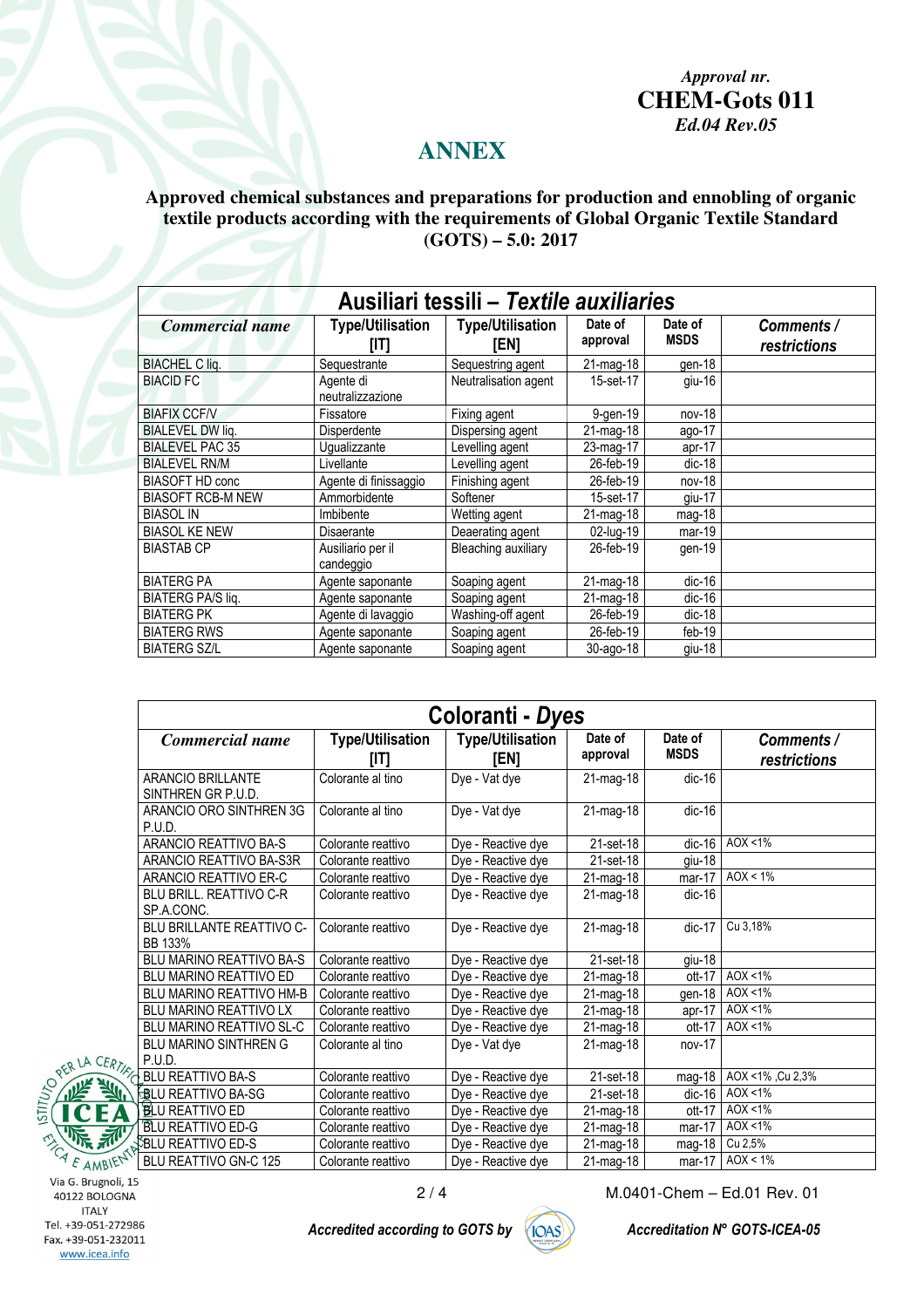*Approval nr.*  **CHEM-Gots 011** 

*Ed.04 Rev.05* 

| Coloranti - Dyes                         |                                  |                                 |                         |                        |                            |
|------------------------------------------|----------------------------------|---------------------------------|-------------------------|------------------------|----------------------------|
| <b>Commercial name</b>                   | <b>Type/Utilisation</b><br>[ T ] | <b>Type/Utilisation</b><br>[EN] | Date of<br>approval     | Date of<br><b>MSDS</b> | Comments /<br>restrictions |
| <b>BLU REATTIVO HM-T</b>                 | Colorante reattivo               | Dye - Reactive dye              | $21$ -mag-18            | gen-18                 | AOX < 1%, Cu 4,1%          |
| <b>BLU REATTIVO LX</b>                   | Colorante reattivo               | Dye - Reactive dye              | $21$ -mag-18            | $dic-17$               | Cu 2,9%                    |
| BLU REATTIVO LX CONC.                    | Colorante reattivo               | Dye - Reactive dye              | 21-mag-18               | $dic-17$               | Cu 4,1%                    |
| ROSSO REATTIVO LF-B                      | Colorante reattivo               | Dye - Reactive dye              | 20-set-19               | $Iug-19$               |                            |
| NERO REATTIVO ED-TS                      | Colorante reattivo               | Dye - Reactive dye              | 20-set-19               | set-19                 |                            |
| <b>LIQUIDO</b>                           |                                  |                                 |                         |                        |                            |
| <b>BLU REATTIVO RD-C</b>                 | Colorante reattivo               | Dye - Reactive dye              | 21-mag-18               | ago-17                 | AOX < 1%, Cu 3,6%          |
| <b>BLU REATTIVO SLC</b>                  | Colorante reattivo               | Dye - Reactive dye              | $21$ -mag-18            | $dic-16$               | AOX < 1%, Cu 2,6%          |
| BLU SCURO REATTIVO ED-S                  | Colorante reattivo               | Dye - Reactive dye              | 21-mag-18               | mag-18                 |                            |
| BLU SCURO SINTHREN DB/N<br>P.U.D.        | Colorante al tino                | Vat dye                         | 21-mag-18               | $dic-16$               | AOX 0,9%                   |
| <b>BLU SCURO SINTHREN DB/S</b><br>P.U.D. | Colorante al tino                | Vat dye                         | 21-mag-18               | $dic-17$               | AOX 0,98%                  |
| BLU SINTHREN CLF P.U.D.                  | Colorante al tino                | Vat dye                         | 21-mag-18               | $dic-16$               |                            |
| BRUNO SINTHREN RN P.U.D.                 | Colorante al tino                | Vat dye                         | $\overline{21}$ -mag-18 | $dic-16$               |                            |
| <b>CREMISI REATTIVO SLC</b>              | Colorante reattivo               | Reactive dye                    | 21-mag-18               | $mar-17$               | AOX <1%                    |
| CONC.                                    |                                  |                                 |                         |                        |                            |
| <b>GIALLO BRILL.REATTIVO C-</b><br>GL    | Colorante reattivo               | Reactive dye                    | $21$ -mag-18            | $mar-17$               | AOX < 1%                   |
| <b>GIALLO REATTIVO 4R-C</b>              | Colorante reattivo               | Reactive dye                    | 21-mag-18               | qen-18                 | $AOX < 1\%$                |
| <b>GIALLO REATTIVO BA-S</b>              | Colorante reattivo               | Reactive dye                    | 21-set-18               | $mag-18$               | AOX <1%                    |
| GIALLO REATTIVO ED                       | Colorante reattivo               | Dye - Reactive dye              | 21-mag-18               | mar-17                 | AOX <1%                    |
| GIALLO REATTIVO ED-2G                    | Colorante reattivo               | Dye - Reactive dye              | 21-mag-18               | ott-17                 | AOX <1%                    |
| <b>GIALLO REATTIVO ED-R</b>              | Colorante reattivo               | Dye - Reactive dye              | $\overline{21}$ -mag-18 | $mar-17$               | AOX < $1\%$                |
| <b>GIALLO REATTIVO GNS 200</b>           | Colorante reattivo               | Dye - Reactive dye              | 21-mag-18               | nov-17                 |                            |
| GIALLO REATTIVO HM-R                     | Colorante reattivo               | Dye - Reactive dye              | $21$ -mag-18            | $dic-16$               | AOX <1%                    |
| GIALLO REATTIVO LX                       | Colorante reattivo               | Dye - Reactive dye              | $21$ -mag-18            | apr-17                 | AOX <1%                    |
| <b>GIALLO REATTIVO SLC</b>               | Colorante reattivo               | Dye - Reactive dye              | 21-mag-18               | mar-17                 | AOX < 1%                   |
| GIALLO SINTHREN 3RT P.U.D.               | Colorante al tino                | Dye - Vat dye                   | $\overline{21}$ -mag-18 | $dic-16$               |                            |
| GIALLO SINTHREN F3GC<br>P.U.D            | Colorante al tino                | Dye - Vat dye                   | 21-mag-18               | ott-17                 |                            |
| GIALLO SINTHREN GC P.U.D                 | Colorante al tino                | Dye - Vat dye                   | 21-mag-18               | $dic-16$               |                            |
| NERO REATTIVO BA-SN                      | Colorante reattivo               | Dye - Reactive dye              | 21-set-18               | $g$ iu-18              |                            |
| NERO REATTIVO CB 133%                    | Colorante reattivo               | Dye - Reactive dye              | $21$ -mag-18            | mar-17                 |                            |
| NERO REATTIVO CB 150                     | Colorante reattivo               | Dye - Reactive dye              | 21-mag-18               | mar-17                 |                            |
| NERO REATTIVO ED-3R                      | Colorante reattivo               | Dye - Reactive dye              | $\overline{21}$ -mag-18 | apr-17                 |                            |
| NERO REATTIVO ED-G                       | Colorante reattivo               | Dye - Reactive dye              | 21-mag-18               | ott-17                 |                            |
| NERO REATTIVO ED-NN                      | Colorante reattivo               | Reactive dye                    | $9-gen-19$              | $ott-18$               |                            |
| NERO REATTIVO ED-NR<br><b>LIQUIDO</b>    | Colorante reattivo               | Reactive dye                    | 9-gen-19                | $ott-18$               |                            |
| NERO SINTHREN BB LIQUIDO<br>50%          | Colorante al tino                | Dye - Vat dye                   | 21-mag-18               | $dic-16$               |                            |
| NERO SINTHREN BB P.U.D.                  | Colorante al tino                | Dye - Vat dye                   | 21-mag-18               | nov-17                 |                            |
| NERO SINTHREN R P.U.D.                   | Colorante al tino                | Dye - Vat dye                   | 21-mag-18               | $mag-18$               |                            |
| NERO SINTHREN RBA P.U.D.                 | Colorante al tino                | Dye - Vat dye                   | 21-mag-18               | $dic-16$               |                            |
| OLIVA SINTHREN RN P.U.D.                 | Colorante al tino                | Dye - Vat dye                   | 21-mag-18               | $dic-16$               |                            |
| ROSSO REATTIVO 3B-C                      | Colorante reattivo               | Dye - Reactive dye              | 21-mag-18               | gen-18                 | AOX < 1%                   |
| ROSSO REATTIVO BA-S4B                    | Colorante reattivo               | Dye - Reactive dye              | 21-set-18               | mag-18                 |                            |
| ROSSO REATTIVO BA-S6B                    | Colorante reattivo               | Dye - Reactive dye              | 21-set-18               | $q$ iu-18              | AOX <1%                    |
| ROSSO REATTIVO ED                        | Colorante reattivo               | Dye - Reactive dye              | $21$ -mag-18            | $mar-17$               | $AOX < 1\%$                |
| ROSSO REATTIVO ED-3B                     | Colorante reattivo               | Dye - Reactive dye              | 21-mag-18               | $ott-17$               | AOX <1%                    |
| ROSSO REATTIVO ED-7B                     | Colorante reattivo               | Dye - Reactive dye              | 21-set-18               |                        | giu-18   AOX <1%           |
| ∤ROSSO REATTIVO ED-7BN                   | Colorante reattivo               | Dye - Reactive dye              | 21-mag-18               | $g$ iu-17              | AOX <1%                    |
| ROSSO REATTIVO HM-B                      | Colorante reattivo               | Dye - Reactive dye              | 21-mag-18               | nov-17                 |                            |
| 景OSSO REATTIVO HM-G                      | Colorante reattivo               | Dye - Reactive dye              | $\overline{2}$ 1-mag-18 |                        | dic-16   $AOX < 1\%$       |
| ROSSO REATTIVO LF-2B                     | Colorante reattivo               | Dye - Reactive dye              | 21-mag-18               | apr-17                 |                            |
| ROSSO SINTHREN 6B P.U.D.                 | Colorante al tino                | Dye - Vat dye                   | 21-mag-18               | $dic-16$               |                            |



Accredited according to GOTS by ( $\overline{[OAS]}$ ) Accreditation N° GOTS-ICEA-05



3 / 4 M.0401-Chem – Ed.01 Rev. 01